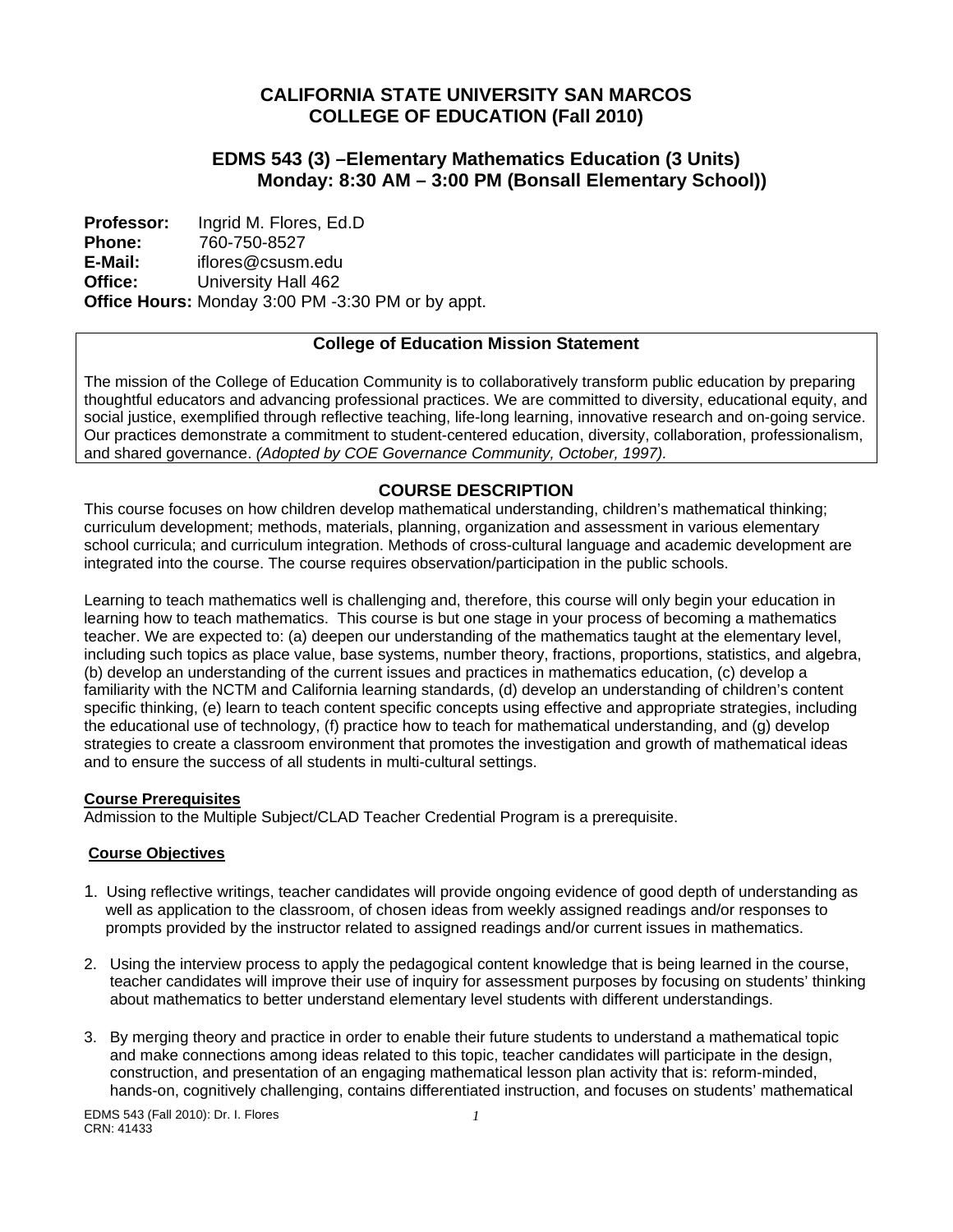thinking.

- 4. By compiling an effective list of resources on a predetermined math topic, teacher candidates will demonstrate evidence that they are able to provide students with access to a balanced and comprehensive mathematics curriculum that promotes and enhances student learning and understanding, and provides conceptual understanding of the logic and structure of mathematics, problem-solving skills, and computational and procedural skills.
- 5. By engaging in problem-solving contexts, students will be able to identify and select quality learning experiences for children that promote mathematical inquiry and conceptual development.
- 6. Teacher candidates will engage in coursework that leads to preparation for engaging in Teaching Performance Assessment (TPA) tasks.

## **Unique Course Requirements**

Students will be required to have access to children in a grade K-6 for the purpose of conducting a series of math interviews to learn about how children think and problem solve and for implementing and videotaping a math lesson.

## **Required Texts**

- Van de Walle, J. A., Karp, K. M., & Bay-Williams, J. M. (2010). *Elementary and middle school mathematics: Teaching developmentally* (7th ed). Boston: Allyn & Bacon, Inc. ISBN: 978-0-205-57352-3 The text has a companion Web site:
- California Department of Education (2006). *Mathematics framework for California public schools, kindergarten through grade twelve* (2006 Revised Ed.). Sacramento, CA: Author. This document can be found on the WWW at: http://www.cde.ca.gov/ci/ma/cf/documents/mathfrwkcomplete.pdf. The Web site contains a downloadable PDF file. There are also copies in the library for checkout**.**
- Turnbull, A., Turnbull, R., & Wehmeyer, M. (2010). *Exceptional lives: Special education in today's schools.* (6<sup>th</sup> ed). Upper Saddle River, NJ: Pearson/Merrill. ISBN: 978-0-13-502696-0

## **You are required to access the following Web sites and materials for this course.**

- National Council of Teachers of Mathematics (2000). *Principles and standards for school mathematics*. Reston, VA: Author. This document can be found at: http://standards.nctm.org/document/index.htm
- Standardized Testing and Reporting (STAR) CST Mathematics Blueprint: Standards Items (grades 2-7) http://www.cde.ca.gov/ta/tg/sr/documents/math1105.doc

## **INFUSED COMPETENCIES**

#### **Special Education**

Consistent with the intent to offer a seamless teaching credential in the College of Education, this course will demonstrate the collaborative infusion of special education competencies that reflect inclusive educational practices.

## **Authorization to Teach English Learners**

 through the infusion of content and experiences within the credential program, as well as additional coursework. The CSUSM credential program has been specifically designed to prepare teachers for the diversity of languages often encountered in California public school classrooms. The authorization to teach English learners is met Students successfully completing this program receive a credential with authorization to teach English learners. *(Approved by CCTC in SB 2042 Program Standards, August 02)*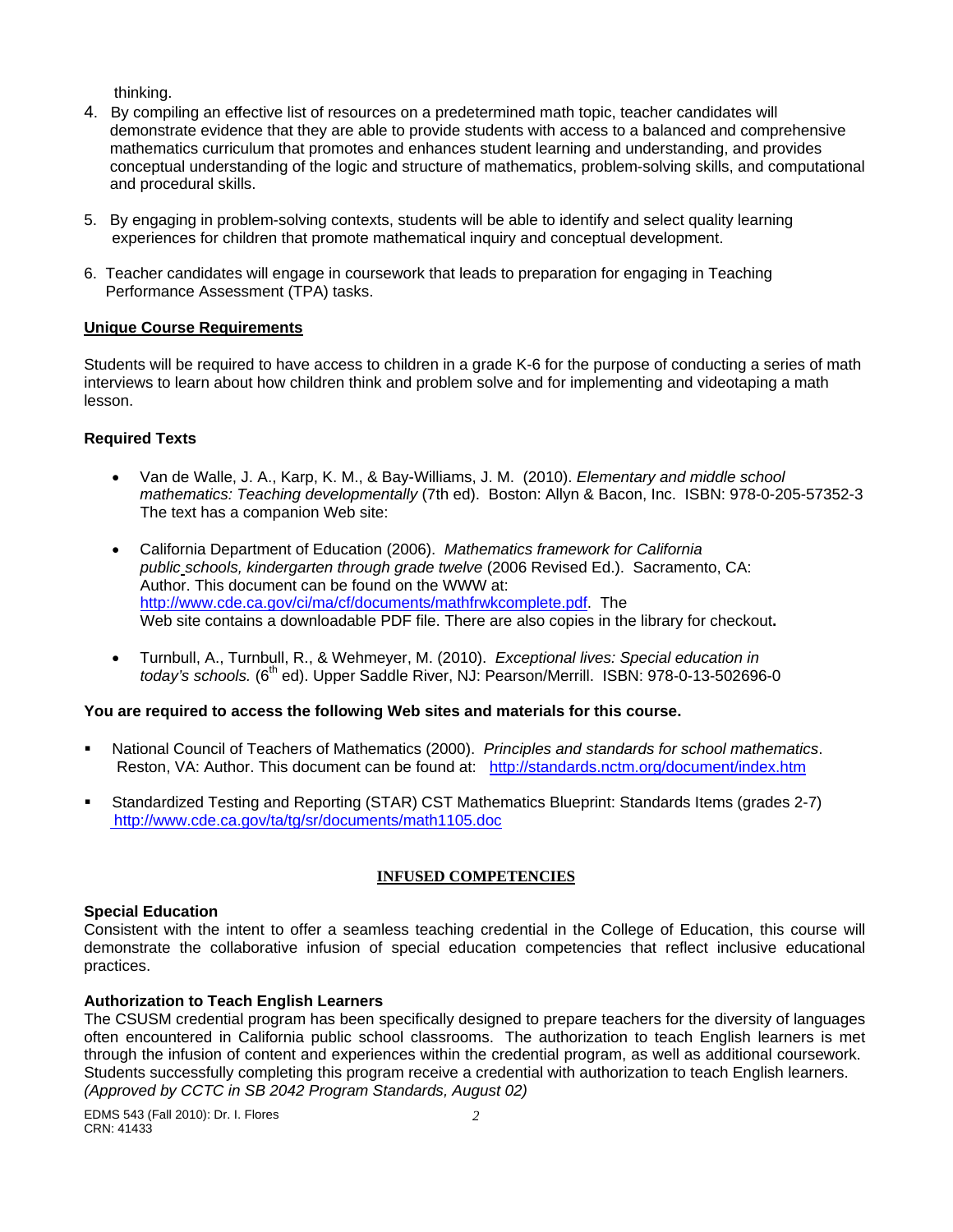#### **Technology**

This course infuses technology competencies to prepare candidates to use technologies, emphasizing their use in both teaching practice and student learning. Students are expected to demonstrate competency in the use of various forms of technology (i.e., word processing, electronic mail, Moodle, use of the Internet, and/or multimedia presentations). Specific requirements for course assignments with regard to technology are at the discretion of the instructor. Please keep a digital copy of all assignments.

You must use your Moodle and campus email accounts for this class. The best way to contact me is by e-mail.

## **COURSE POLICIES**

## **College of Education Attendance Policy**

 possible. *(Adopted by the COE Governance Community, December, 1997).* Due to the dynamic and interactive nature of courses in the College of Education, all students are expected to attend all classes and participate actively. Absences and late arrivals/early departures will affect the final grade. At a minimum, students must attend more than 80% of class time, or s/he may not receive a passing grade for the course at the discretion of the instructor. Individual instructors may adopt more stringent attendance requirements. Should the student have extenuating circumstances, s/he should contact the instructor as soon as

For this class, if you miss one class session or are late (or leave early) more than two sessions, you cannot receive a grade of "A" and your highest possible grade is a "B". If you miss two class sessions, your highest possible grade is a "C+". **Attendance will be taken at each class session.** 

If possible, please discuss with the instructor any extenuating circumstances that will cause you to miss class prior to your absence. Absence is no excuse for not turning in assignments, as they may be sent electronically (e-mail) to the instructor if an absence arises or is anticipated. Please ensure that e-mailed assignments are sent by the start of the class session that the assignment is due. **NOTE: With few exceptions, late assignments will not be accepted.** 

#### **All University Writing Requirement**

In keeping with the All-University Writing Requirement, all 3-unit courses must have a writing component of at least 2,500 words (approximately 10 pages), which can be administered in a variety of ways. Writing requirements for this course will be met as described in the assignments.

## **Computer Use During Class Sessions**

You are welcome to use a laptop computer in class when working on class assignments, for example. However, you will need to save checking email or other personal computer use for time outside of class. Most students find it disruptive when they are focusing on class activities or listening to presentations and can hear keyboarding in the classroom. When the instructor or your cohorts are speaking or when class activities are in proceeding, your computer will not be in use. Your kind consideration is greatly appreciated by all!

## **Cell Phones**

Please turn off your cell phone before the start of each class. In addition, there will be no texting during class. It is unprofessional for teachers to use their cell phone during meetings with peers or during professional development activities (our class is considered professional development!)

#### **Person-First Language**

Use "person-first" language in all written and oral assignments and discussions (e.g., "student with autism" rather than "autistic student"). Disabilities are not persons and they do not define persons, so do not replace personnouns with disability-nouns. Further, emphasize the person, not the disability, by putting the person-noun first.

#### **Students With Disabilities Requiring Reasonable Accommodations**

Students must be approved for services by providing appropriate and recent documentation to the Office of Disabled Student Services (DSS). This office is located in Craven Hall 5205, and can be contacted by phone at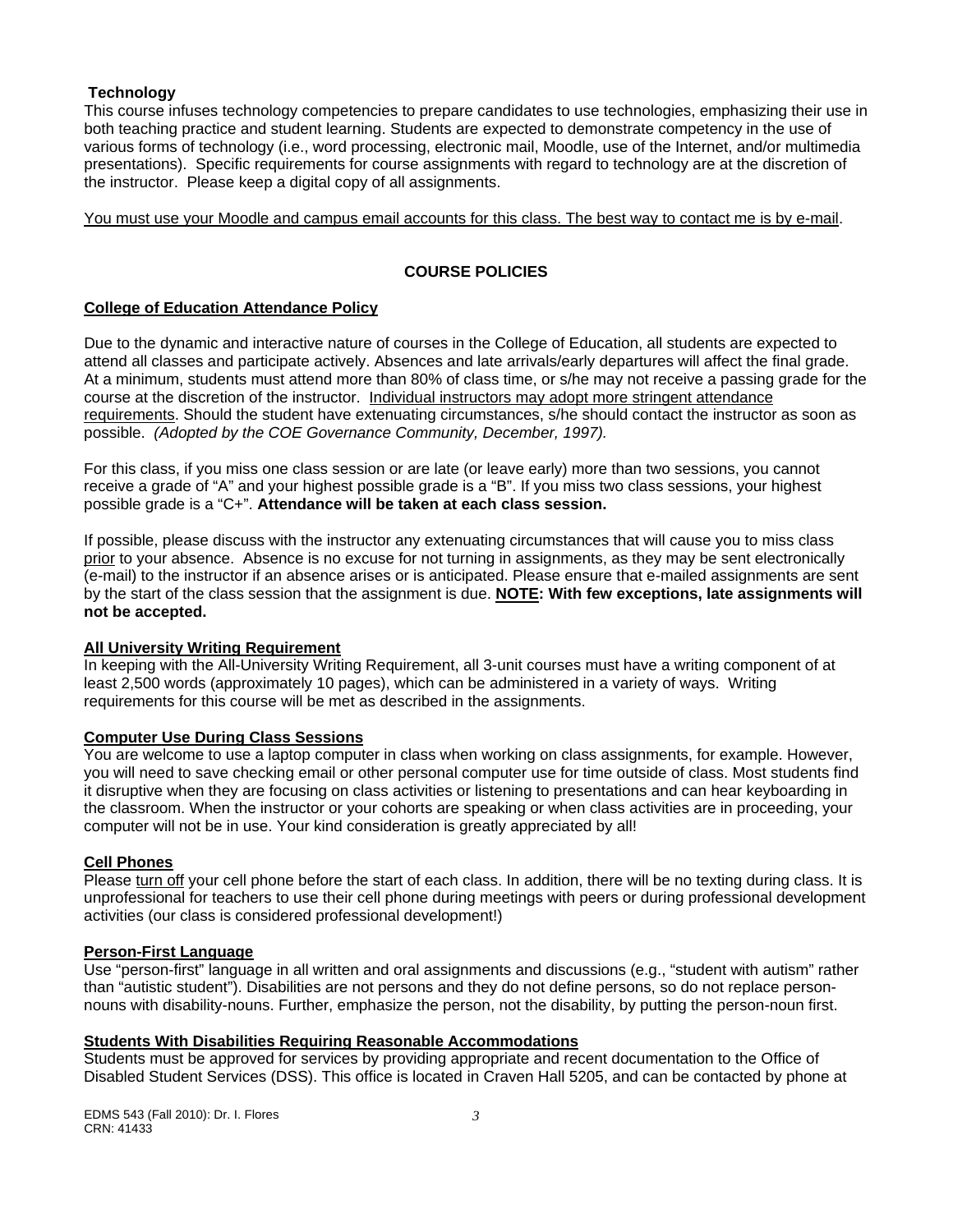(760) 750-4905, or TTY (760) 750-4909. Students authorized by DSS to receive reasonable accommodations should meet with their instructor during office hours or, in order to ensure confidentiality in a more private setting.

## **CSUSM Academic Honesty Policy**

"Students will be expected to adhere to standards of academic honesty and integrity, as outlined in the Student Academic Honesty Policy. All written work and oral presentation assignments must be original work. All ideas/materials that are borrowed from other sources must have appropriate references to the original sources. Any quoted material should give credit to the source and be punctuated with quotation marks. Students are responsible for honest completion of their work including examinations. There will be no tolerance for infractions. If you believe there has been an infraction by someone in the class, please bring it to the instructor's attention. The instructor reserves the right to discipline any student for academic dishonesty in accordance with the general rules and regulations of the university. Disciplinary action may include the lowering of grades and/or the assignment of a failing grade for an exam, assignment, or the class as a whole."

Incidents of Academic Dishonesty will be reported to the Dean of Students. Sanctions at the University level may include suspension or expulsion from the University.

# **Plagiarism**

As an educator, it is expected that each student will do his/her own work, and contribute equally to group projects and processes. Plagiarism or cheating is unacceptable under any circumstances. If you are in doubt about whether your work is paraphrased or plagiarized, see the Plagiarism Prevention for Students website http://library.csusm.edu/plagiarism/index.html. If there are questions about academic honesty, please consult the University catalog.

# **STUDENT LEARNING OUTCOMES**

# **Teacher Performance Expectation (TPE) Competencies**

The course objectives, assignments, and assessments have been aligned with the CTC standards for the Multiple Subject, Credential. This course is designed to help teachers seeking a California teaching credential to develop the skills, knowledge, and attitudes necessary to assist schools and district in implementing effective programs for all students. The successful candidate will be able to merge theory and practice in order to realize a comprehensive and extensive educational program for all students.

# **Teacher Performance Expectation (TPE) Competencies:**

## **Primary Emphases**:

- TPE 1a-Subject Specific Pedagogical Skills for MS Teaching (Mathematics)
- TPE 2-Monitoring Student Learning During Instruction

## **Secondary Emphases**:

- TPE 3-Interpretation and Use of Assessments
- TPE 4-Making Content Accessible
- TPE 5-Student Engagement
- TPE 6a-Developmentally Appropriate Practices in Grades K-3
- TPE 6b-Developmentally Appropriate Practices in Grades 4-8
- TPE 6d- Developmentally Appropriate Teaching Practices for Special Education: Teaching the Special Education Population in the General Education Environment
- TPE 7-Teaching English Learners
- TPE 8-Learning About Students
- TPE 9-Instructional Planning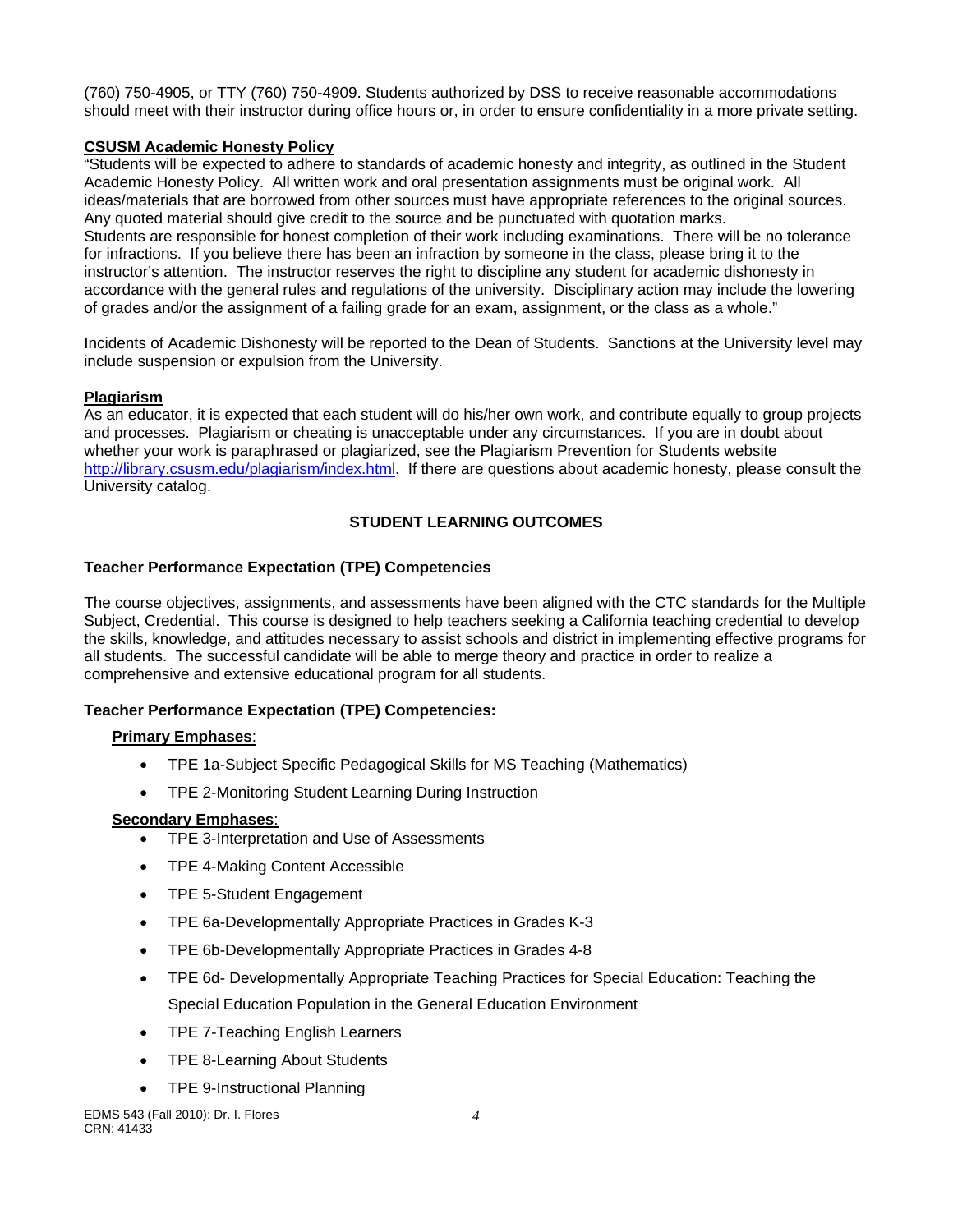- TPE 10-Instructional Time
- TPE 11-Social Environment
- TPE 13-Professional Growth

# **California Teacher Performance Assessment (CalTPA)**

Beginning July 1, 2008 all California credential candidates must successfully complete a state-approved system of teacher performance assessment (TPA), to be embedded in the credential program of preparation. At CSUSM, this assessment system is called the CalTPA or the TPA for short.

To assist your successful completion of the TPA a series of informational seminars are offered over the course of the program. TPA related questions and logistical concerns are to be addressed during the seminars. Your attendance to TPA seminars will greatly contribute to your success on the assessment.

Additionally, COE classes use common pedagogical language, lesson plans (lesson designs), and unit plans (unit designs) in order to support and ensure your success on the TPA and more importantly in your credential program.

The CalTPA Candidate Handbook, TPA seminar schedule, and other TPA support materials can be found on the COE website: http://www.csusm.edu/coe/CalTPA/CalTPA.html

# **COURSE REQUIREMENTS/ASSIGNMENTS**

Each written assignment is expected to have a clear organizational presentation and be free of grammar, punctuation and spelling errors. There will be a reduction in points for the above mentioned errors. Late assignments will not be accepted. Prepare carefully for class, be ready to discuss readings and assignments thoughtfully and actively participate in all class activities. Note the Description of Exemplary Students in this syllabus (p. 6).

|               | 1. Active Participation and Collaboration (all or nothing credit given)                                 | 10% |
|---------------|---------------------------------------------------------------------------------------------------------|-----|
| <sup>2.</sup> | Reading Accountability: Reflection Papers, Classroom Activities and Forum<br><b>Discussion Postings</b> | 15% |
|               | 3. Student Math Interviews                                                                              | 15% |
| 4.            | Mathematical Lesson Design and Mathematical Resources List                                              | 35% |
| 5.            | Mathematical Lesson Implementation and Videotape                                                        | 5%  |
| 6.            | Mathematics Learning Activity (Small Group)                                                             | 10% |
| 7.            | <b>Problem Solving Activities and Postings</b>                                                          | 10% |

## **DESCRIPTIONS OF ASSIGNMENTS**

The relative weight for each assignment is indicated as a percentage of the total course grade.

*Detailed assignment guidelines and scoring rubrics will be provided. The course calendar/topics schedule is attached to this syllabus.*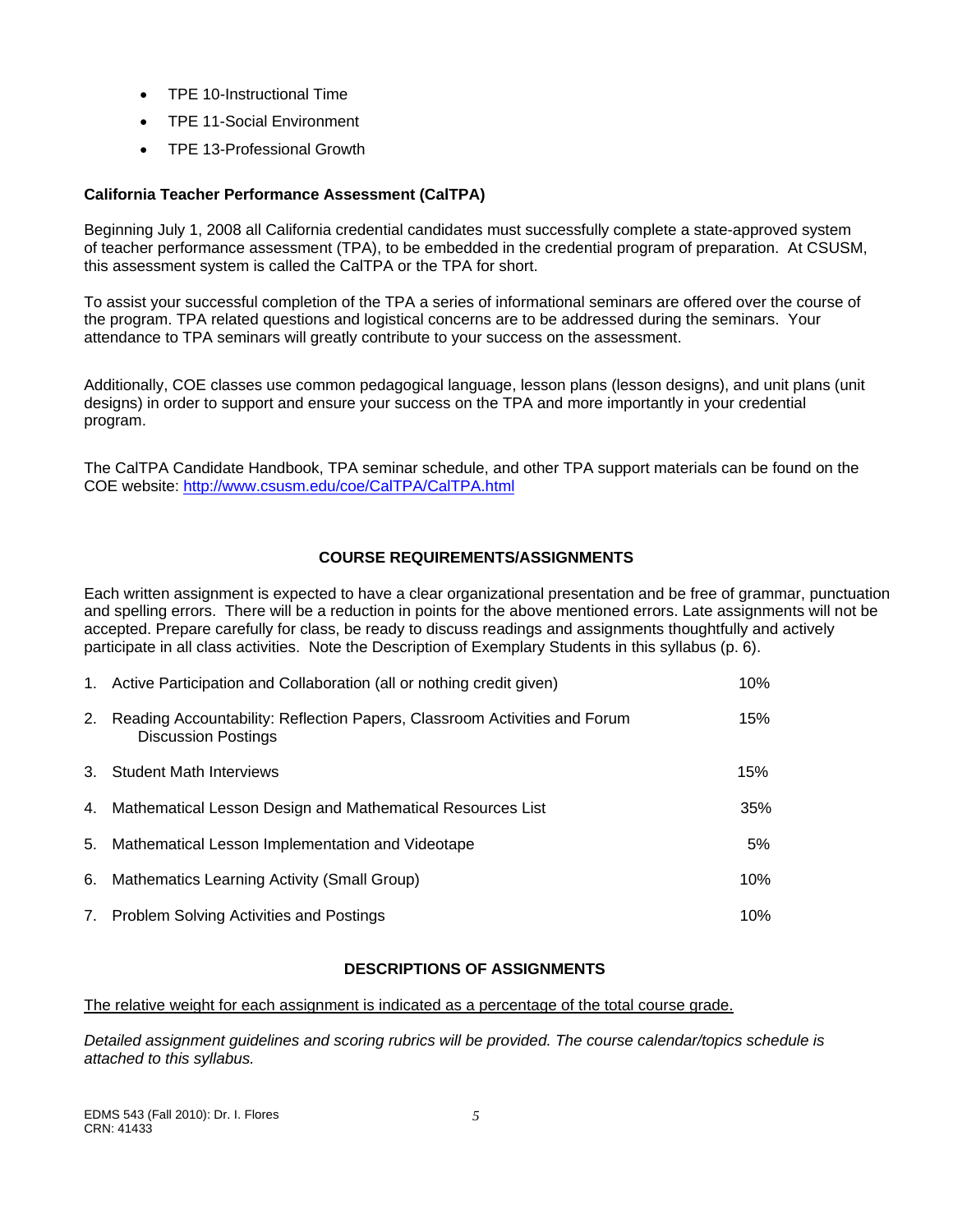#### **Active Participation and Collaboration (10%) - Individual**

Defined as actively engaging and contributing in all class discussions and activities, students will be evaluated daily. You are expected to actively participate in discussions, group work, presentations, and hands-on activities throughout the course. A positive professional disposition includes a willingness to consider and discuss new ideas objectively and to exhibit curiosity, perseverance and seriousness about improving oneself as a teacher. All students are expected to exhibit professional behavior and demeanor at all times. All or nothing credit is given for this course component.

# **Reading Accountability: Reflection Papers and Classroom Activities (15%) – Individual**

Each week students will either:

- 1) Write a "meaningful" reflection paper based on (a) the text material assigned to be read for that week OR (b) a response to a writing prompt based on the text readings OR, (c) a pressing issue in mathematics education per the instructor's guidelines.
- 2) Engage in classroom activities that are designed for students to demonstrate their understanding of the text readings

Each reflection paper and classroom activity will be worth 10 points. Reflection papers should be one full page in length (use an "11" font, line spacing of 1.5, with **only** your name and class session number as a heading on the same line). Each paper should clearly articulate your thoughts **on the assigned readings or prompts** and how you might **specifically apply** what you learned to the mathematics classroom. Please do not repeat verbatim or quote from the readings. **Other written assignments may be given that will substitute the written reflection but not the reading assignment.** These will require more than 1 page in length.

## **Student Math Interviews (15%) - Individual Write-ups**

 *Interviewing Guidelines* and *Student Math Interviews* . You will conduct two different student interviews based on questions provided in class. Each interview is worth 10 points. For each interview, you will pose mathematical problems to any one student at a predetermined grade level. The purpose is to get you to begin thinking about students' mathematical understanding, to learn how to effectively pose questions, interpret the meaning of students' responses, and to provide you with an opportunity to interact with students. For each interview, you need to submit a report of no more than two pages (11" font, line spacing of 1.5). Please include the child's written work. You may work with a peer in the interviewing process, but each needs to write his/her own report. The following two documents can be found under "Resources" in Moodle:

## **Mathematical Lesson Design (30%) – Partner or Small Group**

The purpose of this assignment is to help you learn how to design effective mathematical activities and lessons and to provide an opportunity for you to practice teaching mathematics. Working in small groups of 2-3 members, your team will design one standards-based lesson (approximately 35-40 minutes in length) that you will present in an elementary school class.

 *with full participation from your peers.* In your lesson, you must use manipulatives, and the lesson must be differentiated. Your lesson activity must be reform-minded, hands-on, cognitively challenging, contain differentiated instruction, focus on students' mathematical thinking, AND provide the opportunity for you to gather evidence of student learning (ie, student work that you can assess). No Bingo games for your lesson activity! *You will present your lesson to the cohort* 

A draft of the lesson should be submitted for review before the lesson is taught to students. A lesson design exemplar is available for this assignment on the Moodle web site under "Course Resources and Documents". In addition, more specific details and guidelines will be given in class. The lesson design template is attached to this syllabus.

## **Mathematical Resources List (5%) - Partner or Small Group**

You will compile a resources list related to the mathematical topic of your lesson design. The purpose is to investigate what information is available that relates to your mathematical topic**,** to compile a thorough, effective list of such resources to demonstrate evidence that you are able to provide students with access to a balanced and comprehensive mathematics curriculum. More specific details will be given in class and posted to Moodle. EDMS 543 (Fall 2010): Dr. I. Flores *6* 

CRN: 41433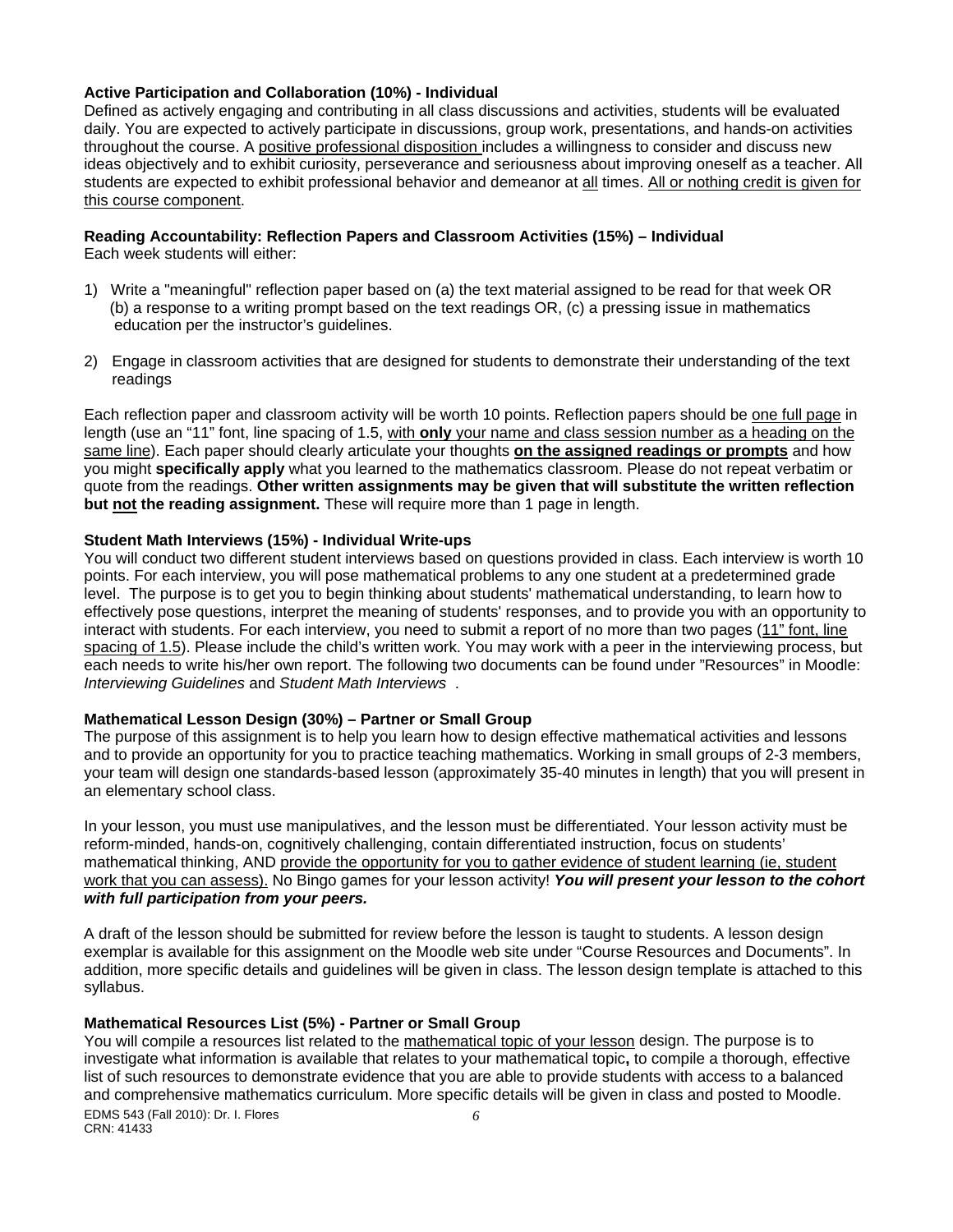## **Mathematics Learning Activity (10%) (small collaborative groups)**

You will be assigned to a group of 3 class members, and the group will be assigned a mathematical topic in the elementary school curriculum K-5 as well as to a specific grade level. Your group needs to plan/design ONE 10- 15 minute learning activity in the assigned topic, and then teach the activity in our EDMS 543 class (see course schedule). Your activity requires ALL students in your cohort to participate. This is NOT a demonstration. The activity you select MUST engage students in relational learning and critical thinking (NO Bingo games!). In addition, you need to write a detailed description of the learning activity, provide teaching tips for your activity, and indicate how you will differentiate instruction in your MLA for (a) ELs, (b) one special need of your choice, and (c) early finishers. Your activity will be posted on the appropriate Moodle link (TBA) where all of your cohort's math learning activities will be available for your future teaching.

## **Mathematical Learning Activity (MLA) Implementation (5%) – Individual**

You will implement and videotape your MLA to a group of students (may be a small group) in the grade level assigned to your group. On the day your MLA topic is due in EDMS 543 (see schedule of topics in course syllabus), one person from your group will volunteer to show their videotaped activity to the cohort and the remaining group members will describe the results of their MLA implementation to the cohort.

## **Problem Solving Activities (10%)**

You and a partner will be assigned two mathematical problems/tasks that require analytical thinking and strategic planning to solve. Each problem and the strategies used to solve them are to be written out and explained as though you were explaining to another peer. Please make sure you provide an alternative way to solve each problem (two people are working on each problem, so it's very possible to solve problems in more than one way). Once the problems are solved, you are to upload both problems to Moodle (place to be posted will be given on the website and in class) for me to assess and for your peers to have access to. Each problem is worth 5% of the total course grade. Problems will be assessed on: detail of solution, clarity of explanation, and a correct solution. Partial credit may be given depending on whether your strategy explanation makes sense, is reasonable and is on the correct path to accurate solution.

| <b>GRADING SCALE:</b> Grades for this course will be based on the following grading scale: |                                       |                                                 |  |  |  |
|--------------------------------------------------------------------------------------------|---------------------------------------|-------------------------------------------------|--|--|--|
|                                                                                            | $A = 93\% - 100\%$ $A = 90\% - 92\%$  | $B+ = 87\% - 89\%$ B = 83% - 86 % B - 80% - 82% |  |  |  |
|                                                                                            | $C_+ = 77\% - 79\%$ $C = 73\% - 76\%$ | $C = 70\% - 72\%$ D = 60% - 69% F = below 60    |  |  |  |

## **Exemplary "A" Students:**

- Demonstrate serious commitment to their learning, making full use of the learning opportunities available and searching out the implications of their learning for future use.
- Complete all assignments thoroughly and thoughtfully toward the goal of developing in-depth math projects.
- Make insightful connections between all assignments and their developing overall understanding of mathematical concepts; they continually question and examine concepts in a genuine spirit of inquiry.
- Students show a high level of achievement of course goals.

#### **"B" Students:**

- Simply comply with the course requirements and expectations.
- Complete all assignments, usually thoroughly and thoughtfully.
- Usually connect assignments to their developing overall understanding of mathematical concepts; may be satisfied with accepting their learning as it is received without deeply examining concepts or seeking a higher level of understanding.
- Students show reasonable achievement of course goals.

## **Remember! You are required to maintain a B average (3.0 GPA) in your teacher education courses to receive a teaching credential in the State of California.**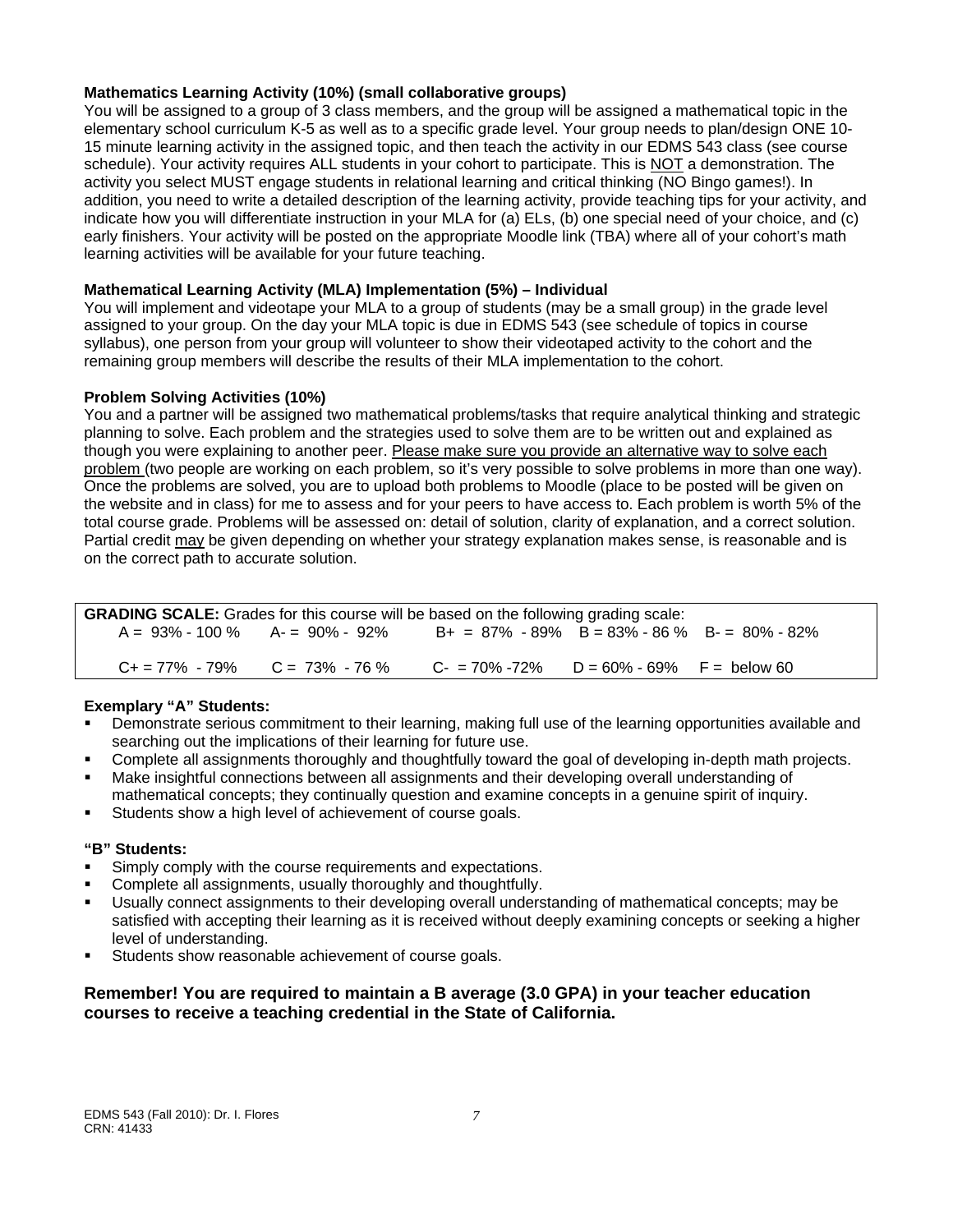|                                                                                                                                                                 |                                                                                                                                                                                                                            | LDMI) JIJ                                                                                                                                                                                                                |                                                                                                                                                                                                                                  |                                                                                                                                                                                                                                 |
|-----------------------------------------------------------------------------------------------------------------------------------------------------------------|----------------------------------------------------------------------------------------------------------------------------------------------------------------------------------------------------------------------------|--------------------------------------------------------------------------------------------------------------------------------------------------------------------------------------------------------------------------|----------------------------------------------------------------------------------------------------------------------------------------------------------------------------------------------------------------------------------|---------------------------------------------------------------------------------------------------------------------------------------------------------------------------------------------------------------------------------|
|                                                                                                                                                                 | <b>Developing</b>                                                                                                                                                                                                          | <b>Nearly</b><br><b>Meets</b>                                                                                                                                                                                            | <b>Meets</b>                                                                                                                                                                                                                     | <b>Exceeds</b>                                                                                                                                                                                                                  |
| <b>TPE 1, 1a</b><br>Subject Specific<br>Pedagogical skills<br>for MS Teaching<br>Assignment<br>(Teaching<br>Mathematics in a<br>Multiple Subject<br>Assignment) | Candidates' lesson<br>design and presentation<br>demonstrates little to<br>no understanding of<br>how to teach the state<br>adopted academic<br>content standard in<br>mathematics                                         | Candidates' lesson<br>design and<br>presentation<br>demonstrates some<br>understanding of<br>how to teach the<br>state adopted<br>academic content<br>standard in<br>mathematics                                         | Candidates' lesson<br>design and<br>presentation<br>demonstrates<br>considerable<br>understanding of<br>how to teach the<br>state adopted<br>academic content<br>standard in<br>mathematics                                      | Candidates' lesson<br>design and<br>presentation<br>demonstrates<br>exceptional<br>understanding of<br>how to teach the<br>state adopted<br>academic content<br>standard in<br>mathematics                                      |
| TPE <sub>2</sub><br>Monitoring<br><b>Student Learning</b><br>During Instruction                                                                                 | Candidates' lesson<br>plan and presentation<br>demonstrates little to<br>no understanding of<br>how to monitor student<br>learning and how to<br>effectively make use of<br>this information when<br>teaching.             | Candidates' lesson<br>plan and<br>presentation<br>demonstrates some<br>understanding of<br>how to monitor<br>student learning<br>and how to<br>effectively make<br>use of this<br>information when<br>teaching.          | Candidates' lesson<br>plan and<br>presentation<br>demonstrates<br>considerable<br>understanding of<br>how to monitor<br>student learning and<br>how to effectively<br>make use of this<br>information when<br>teaching.          | Candidates' lesson<br>plan and<br>presentation<br>demonstrates<br>exceptional<br>understanding of<br>how to monitor<br>student learning and<br>how to effectively<br>make use of this<br>information when<br>teaching.          |
| TPE <sub>4</sub><br><b>Making Content</b><br>Accessible                                                                                                         | Candidates' lesson<br>design and presentation<br>will demonstrate little<br>to no understanding in<br>the use of pedagogical<br>strategies that will<br>provide all students<br>access to the<br>mathematics<br>curriculum | Candidates' lesson<br>design and<br>presentation will<br>demonstrate some<br>understanding in<br>the use of<br>pedagogical<br>strategies that will<br>provide all students<br>access to the<br>mathematics<br>curriculum | Candidates' lesson<br>design and<br>presentation will<br>demonstrate<br>considerable<br>understanding in the<br>use of pedagogical<br>strategies that will<br>provide all students<br>access to the<br>mathematics<br>curriculum | Candidates' lesson<br>design and<br>presentation will<br>demonstrate<br>exceptional<br>understanding in the<br>use of pedagogical<br>strategies that will<br>provide all students<br>access to the<br>mathematics<br>curriculum |
| TPE 6a, 6b<br>Developmentally<br>Appropriate<br>Teaching<br>Practices - Grades<br>K-3 & 4-8                                                                     | Candidates' lesson<br>design and presentation<br>will demonstrate little<br>to no understanding in<br>the use of<br>developmentally<br>appropriate teaching<br>practices.                                                  | Candidates' lesson<br>design and<br>presentation will<br>demonstrate some<br>understanding in<br>the use of<br>developmentally<br>appropriate<br>teaching practices.                                                     | Candidates' lesson<br>design and<br>presentation will<br>demonstrate<br>considerable<br>understanding in the<br>use of<br>developmentally<br>appropriate teaching<br>practices.                                                  | Candidates' lesson<br>design and<br>presentation will<br>demonstrate<br>exceptional<br>understanding in the<br>use of<br>developmentally<br>appropriate teaching<br>practices.                                                  |
| <b>Lesson Plan</b>                                                                                                                                              | Candidates' lesson<br>plan demonstrates little<br>to no understanding of<br>COE lesson plan<br>format                                                                                                                      | Candidates' lesson<br>plan demonstrates<br>some<br>understanding of<br>COE lesson plan<br>format                                                                                                                         | Candidates' lesson<br>plan demonstrates<br>considerable<br>understanding of<br>COE lesson plan<br>format                                                                                                                         | Candidates' lesson<br>plan demonstrates<br>exceptional<br>understanding of<br>COE lesson plan<br>format                                                                                                                         |

## **Lesson Design and Presentation Assignment**  EDMS 543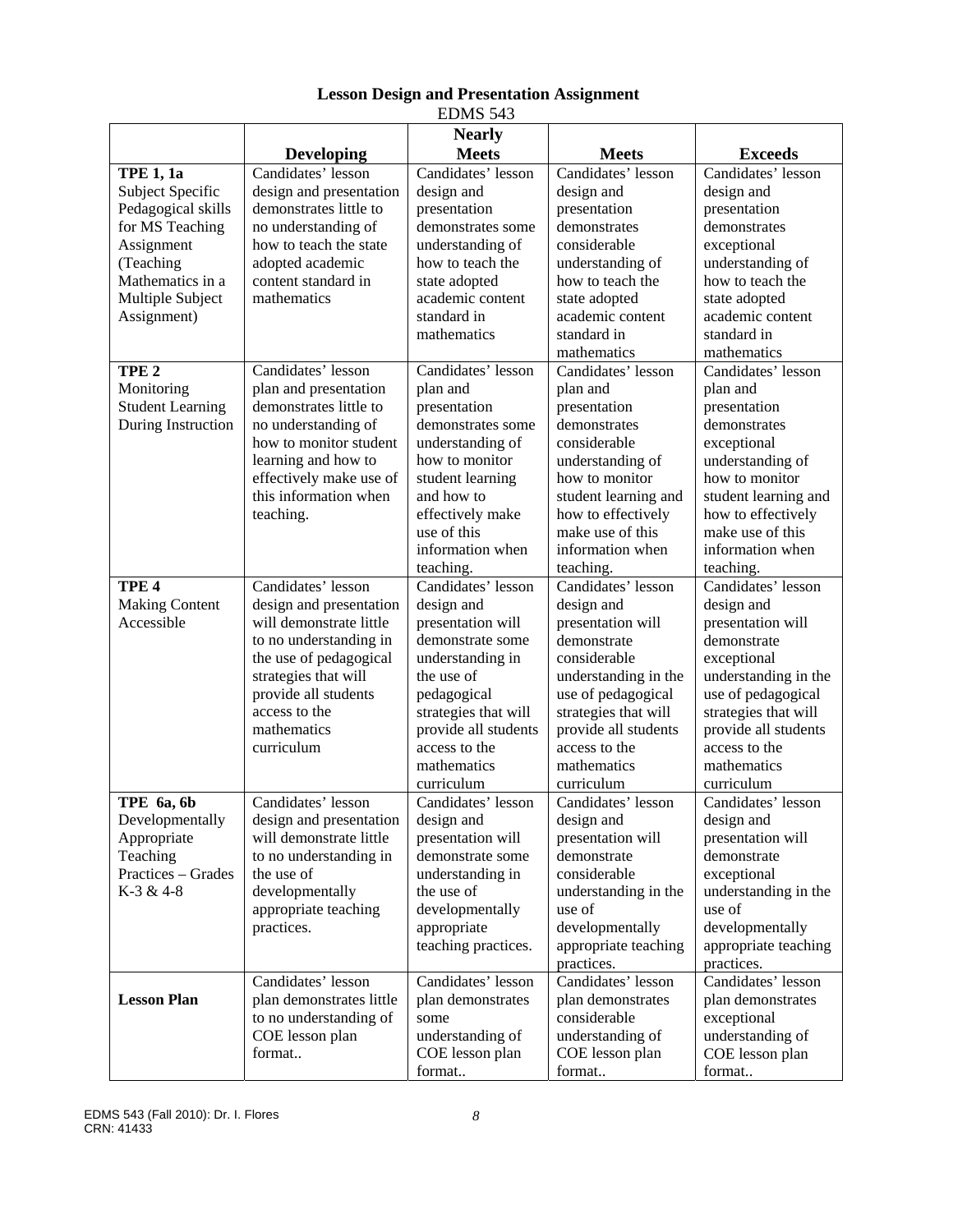Secondary TPE's for this Assignment

- $\triangleright$  TPE 2 Monitoring Student Learning During Instruction
- $\triangleright$  TPE 5 Student Engagement
- $\triangleright$  TPE 9 Instructional Planning
- $\triangleright$  TPE 10 Instructional Time
- $\triangleright$  TPE 11 Social Environment

### **Mathematics Lesson Resources Assignment**  EDMS 543

|                       | 10                   | 15                  | 20                | 25                |
|-----------------------|----------------------|---------------------|-------------------|-------------------|
|                       | <b>Developing</b>    | <b>Nearly Meets</b> | <b>Meets</b>      | <b>Exceeds</b>    |
| TPE <sub>4</sub>      | Candidates'          | Candidates'         | Candidates'       | Candidates'       |
| <b>Making Content</b> | resources and        | resources and       | resources and     | resources and     |
| Accessible            | descriptions will    | descriptions will   | descriptions will | descriptions will |
|                       | demonstrate little   | demonstrate some    | demonstrate       | demonstrate       |
|                       | to no understanding  | understanding of    | considerable      | exceptional       |
|                       | of how               | how instructional   | understanding of  | understanding of  |
|                       | instructional        | resources can help  | how instructional | how instructional |
|                       | resources can help   | provide all         | resources can     | resources can     |
|                       | provide all students | students with       | help provide all  | help provide all  |
|                       | with access to a     | access to a         | students with     | students with     |
|                       | balanced and         | balanced and        | access to a       | access to a       |
|                       | comprehensive        | comprehensive       | balanced and      | balanced and      |
|                       | curriculum.          | curriculum.         | comprehensive     | comprehensive     |
|                       |                      |                     | curriculum.       | curriculum.       |

Secondary TPE's for this Assignment

- $\triangleright$  TPE 1a Subject-Specific Pedagogical Skills for MS Teaching Assignments (Teaching Mathematics in a MS Assignment)
- $\triangleright$  TPE 5 Student Engagement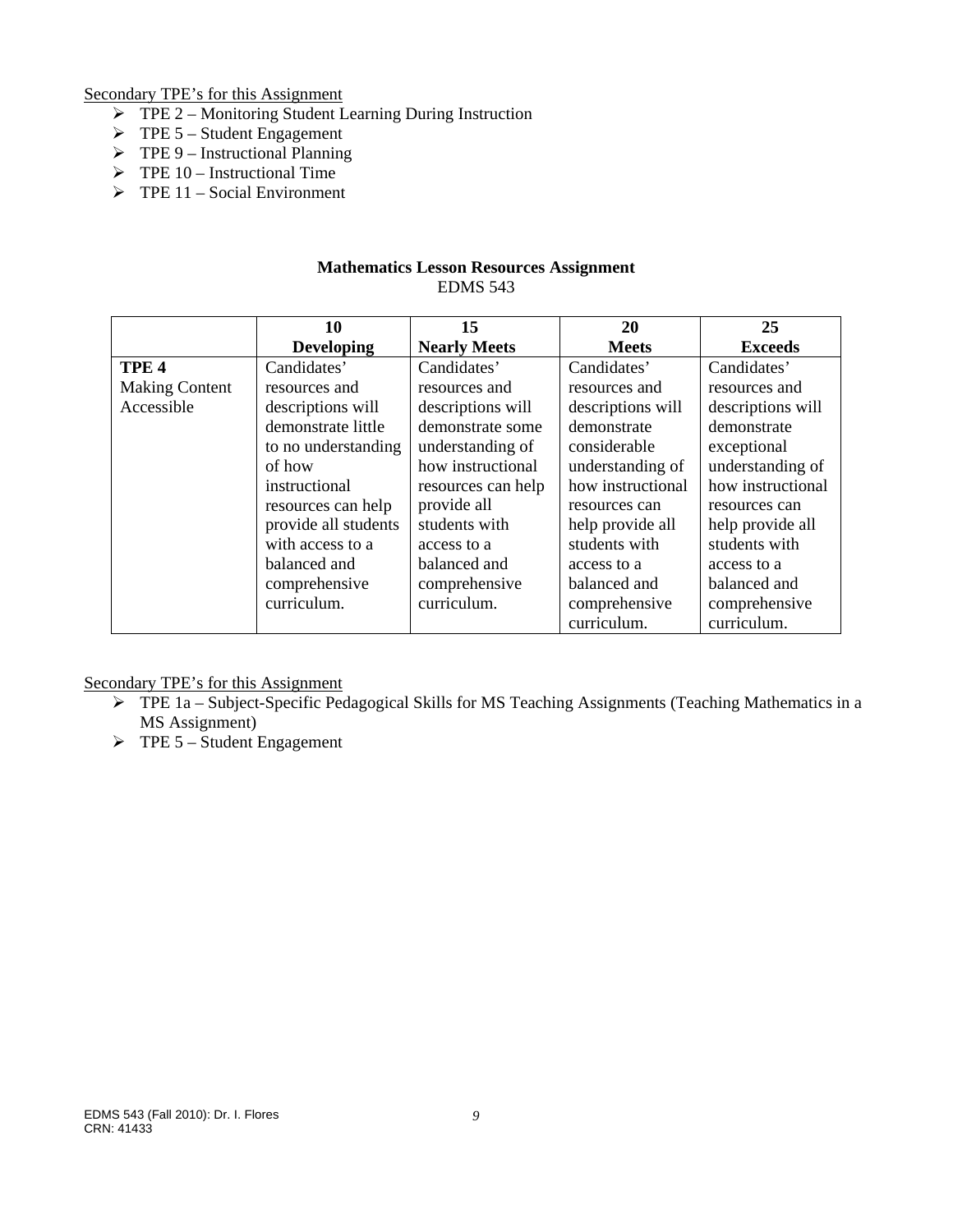|                                           | 1 pts                                                                                                     | 4 pts                                                                                      | 7 pts                                                                                                            | 10 pts                                                                                                           |
|-------------------------------------------|-----------------------------------------------------------------------------------------------------------|--------------------------------------------------------------------------------------------|------------------------------------------------------------------------------------------------------------------|------------------------------------------------------------------------------------------------------------------|
|                                           | <b>Developing</b>                                                                                         | <b>Nearly Meets</b>                                                                        | <b>Meets</b>                                                                                                     | <b>Exceeds</b>                                                                                                   |
| <b>TPE 1, 1a</b>                          | Candidate's                                                                                               | Candidate's                                                                                | Candidate's                                                                                                      | Candidate's                                                                                                      |
| Subject Specific                          | assessment and                                                                                            | assessment and                                                                             | assessment and                                                                                                   | assessment and                                                                                                   |
| Pedagogical                               | recommendations                                                                                           | recommendations                                                                            | recommendations                                                                                                  | recommendations                                                                                                  |
| skills for MS                             | from the student                                                                                          | from the student                                                                           | from the student                                                                                                 | from the student                                                                                                 |
| Teaching                                  | interview                                                                                                 | interview                                                                                  | interview                                                                                                        | interview                                                                                                        |
| Assignment                                | demonstrates little to                                                                                    | demonstrates some                                                                          | demonstrates                                                                                                     | demonstrates                                                                                                     |
| (Teaching                                 | no understanding of                                                                                       | understanding of how                                                                       | considerable                                                                                                     | exceptional                                                                                                      |
| Mathematics in a                          | how to teach the state                                                                                    | to teach the state                                                                         | understanding of how                                                                                             | understanding of how                                                                                             |
| Multiple Subject                          | adopted academic                                                                                          | adopted academic                                                                           | to teach the state                                                                                               | to teach the state                                                                                               |
| Assignment)                               | content standard in                                                                                       | content standard in                                                                        | adopted academic                                                                                                 | adopted academic                                                                                                 |
|                                           | mathematics                                                                                               | mathematics                                                                                | content standard in                                                                                              | content standard in                                                                                              |
|                                           |                                                                                                           |                                                                                            | mathematics                                                                                                      | mathematics                                                                                                      |
| TPE <sub>2</sub>                          | Candidate's                                                                                               | Candidate's                                                                                | Candidate's                                                                                                      | Candidate's                                                                                                      |
| Monitoring                                | assessment and                                                                                            | assessment and                                                                             | assessment and                                                                                                   | assessment and                                                                                                   |
| <b>Student Learning</b>                   | recommendations                                                                                           | recommendations                                                                            | recommendations                                                                                                  | recommendations                                                                                                  |
| During                                    | from the student                                                                                          | from the student                                                                           | from the student                                                                                                 | from the student                                                                                                 |
| Instruction                               | interview                                                                                                 | interview                                                                                  | interview                                                                                                        | interview                                                                                                        |
|                                           | demonstrates little to                                                                                    | demonstrates some                                                                          | demonstrates                                                                                                     | demonstrates                                                                                                     |
|                                           | no understanding of                                                                                       | understanding of how                                                                       | considerable                                                                                                     | exceptional                                                                                                      |
|                                           | how to monitor                                                                                            | to monitor student                                                                         | understanding of how                                                                                             | understanding of how                                                                                             |
|                                           | student learning and                                                                                      | learning and how to                                                                        | to monitor student                                                                                               | to monitor student                                                                                               |
|                                           | how to effectively                                                                                        | effectively make use                                                                       | learning and how to                                                                                              | learning and how to                                                                                              |
|                                           | make use of this                                                                                          | of this information                                                                        | effectively make use                                                                                             | effectively make use                                                                                             |
|                                           | information when                                                                                          | when teaching.                                                                             | of this information                                                                                              | of this information                                                                                              |
|                                           | teaching.                                                                                                 |                                                                                            | when teaching.                                                                                                   | when teaching.                                                                                                   |
| TPE <sub>3</sub>                          | Candidate                                                                                                 | Candidate                                                                                  | Candidate                                                                                                        | Candidate                                                                                                        |
| Interpretation                            | demonstrates little to                                                                                    | demonstrates some                                                                          | demonstrates                                                                                                     | demonstrates                                                                                                     |
| and Use of                                | no understanding of                                                                                       | understanding of how                                                                       | considerable                                                                                                     | exceptional                                                                                                      |
| Assessments                               | how to effectively                                                                                        | to effectively assess                                                                      | understanding of how                                                                                             | understanding of how                                                                                             |
|                                           | assess students'                                                                                          | students' content                                                                          | to effectively assess                                                                                            | to effectively assess                                                                                            |
|                                           | content knowledge                                                                                         | knowledge through                                                                          | students' content                                                                                                | students' content                                                                                                |
|                                           | through the use of                                                                                        | the use of student                                                                         | knowledge through                                                                                                | knowledge through                                                                                                |
|                                           | student interviews.                                                                                       | interviews.                                                                                | the use of student                                                                                               | the use of student                                                                                               |
|                                           |                                                                                                           |                                                                                            | interviews.                                                                                                      | interviews.                                                                                                      |
|                                           | Candidate's                                                                                               | Candidate's                                                                                |                                                                                                                  | Candidate's                                                                                                      |
| TPE <sub>4</sub><br><b>Making Content</b> | recommendations                                                                                           | recommendations                                                                            | Candidate's<br>recommendations                                                                                   | recommendations                                                                                                  |
| Accessible                                | from the student                                                                                          | from the student                                                                           | from the student                                                                                                 | from the student                                                                                                 |
|                                           | interview                                                                                                 | interview                                                                                  | interview                                                                                                        | interview                                                                                                        |
|                                           | demonstrates little to                                                                                    |                                                                                            | demonstrates                                                                                                     |                                                                                                                  |
|                                           |                                                                                                           | demonstrates some                                                                          | considerable                                                                                                     | demonstrates                                                                                                     |
|                                           | no understanding in<br>the use of                                                                         | understanding in the<br>use of pedagogical                                                 | understanding in the                                                                                             | exceptional<br>understanding in the                                                                              |
|                                           |                                                                                                           |                                                                                            |                                                                                                                  |                                                                                                                  |
|                                           |                                                                                                           |                                                                                            |                                                                                                                  |                                                                                                                  |
|                                           |                                                                                                           |                                                                                            |                                                                                                                  |                                                                                                                  |
|                                           |                                                                                                           |                                                                                            |                                                                                                                  |                                                                                                                  |
|                                           |                                                                                                           |                                                                                            |                                                                                                                  |                                                                                                                  |
|                                           |                                                                                                           |                                                                                            |                                                                                                                  |                                                                                                                  |
|                                           | pedagogical<br>strategies that will<br>provide all students<br>access to the<br>mathematics<br>curriculum | strategies that will<br>provide all students<br>access to the<br>mathematics<br>curriculum | use of pedagogical<br>strategies that will<br>provide all students<br>access to the<br>mathematics<br>curriculum | use of pedagogical<br>strategies that will<br>provide all students<br>access to the<br>mathematics<br>curriculum |

Student Interviews Assignment: EDMS 543

Secondary TPE's for this Assignment

 $\triangleright$  TPE 5 – Student Engagement

 $\triangleright$  TPE 6, 6a, 6b – Developmentally Appropriate Practices in Grades K-3 & Grades 4-8.

 $\triangleright$  TPE 8 – Learning about Students and TPE 9 – Instructional Planning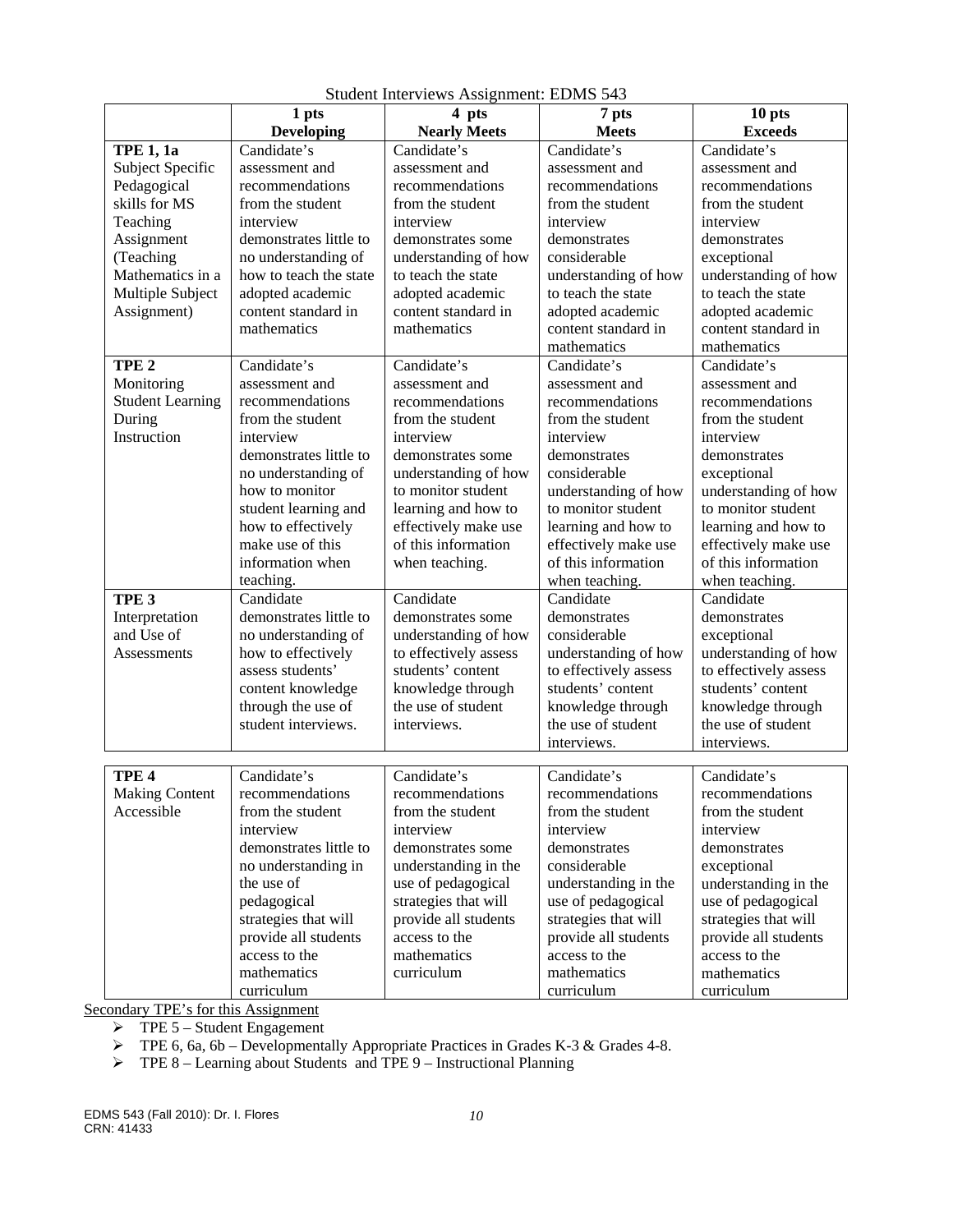#### **Lesson Design Elements**

#### **Elements of the learning experience**

**Lesson Title**: What is the title of your lesson?

**Grade Level:** 

**Content Area:** *Mathematics* 

 **Subject Matter:** *Number Sense, Measurement and Geometry, Algebra and Functions, Statistics, Data Analysis and Probability, Mathematical Reasoning* 

**Time period for the learning experience** *Example: two 30 minute sessions Science* 

**California Mathematics Content Standards**: *State-adopted content standards* 

**Lesson objective(s) based on the content standards**: What do you want students to be able to do as a result of active engagement and learning in your lesson? What do you want students to know when the lesson investigation is finished? Write in complete sentences. Use an action verb and explain how students will demonstrate their new knowledge and understanding.

Example: "The student will demonstrate understanding of \_\_\_\_\_\_\_\_\_\_\_." Or, "The student will be able to

**Mathematical Concept(s):** What are you trying to teach? What big idea(s) is/are the focus of your lesson? Do not say, "The students will **The students** will **result in the student** of  $\mathbf{r}$ ." (That is an objective, not a concept.)

*Example: In the set model for fractions, the whole is understood to be a set of objects and subsets of the whole make up fractional parts.* 

**Class Description -** For the purpose of this assignment, the class description must include English Learners, Special Education students and GATE students. Individualize this section based on your own assigned classroom.

> *Type of class (self contained, subject specific), time of year, general background of students learning in relationship to new learning (challenges and prior learning)*

*English Learners: Special education: GATE student: Regular education:* 

#### **Developmental needs of the students at this age**

\_\_\_\_\_\_\_\_\_\_\_".

*Learning needs and developmental, age-appropriate skills needed by your students based on grade level.* 

**Student Groupings**: *How will you group students for instruction?* 

**Materials/Resources/Technology:** *What does the teacher need? What do the students need? Materials should include lists of supplies that will be needed to present this lesson.* 

## **Assessment Plan**

**Note:** Goals/objectives that will be assessed are based on the content standards and are tied to the Big Idea(s) (concepts) in your lesson.

EDMS 543 (Fall 2010): Dr. I. Flores *11*  CRN: 41433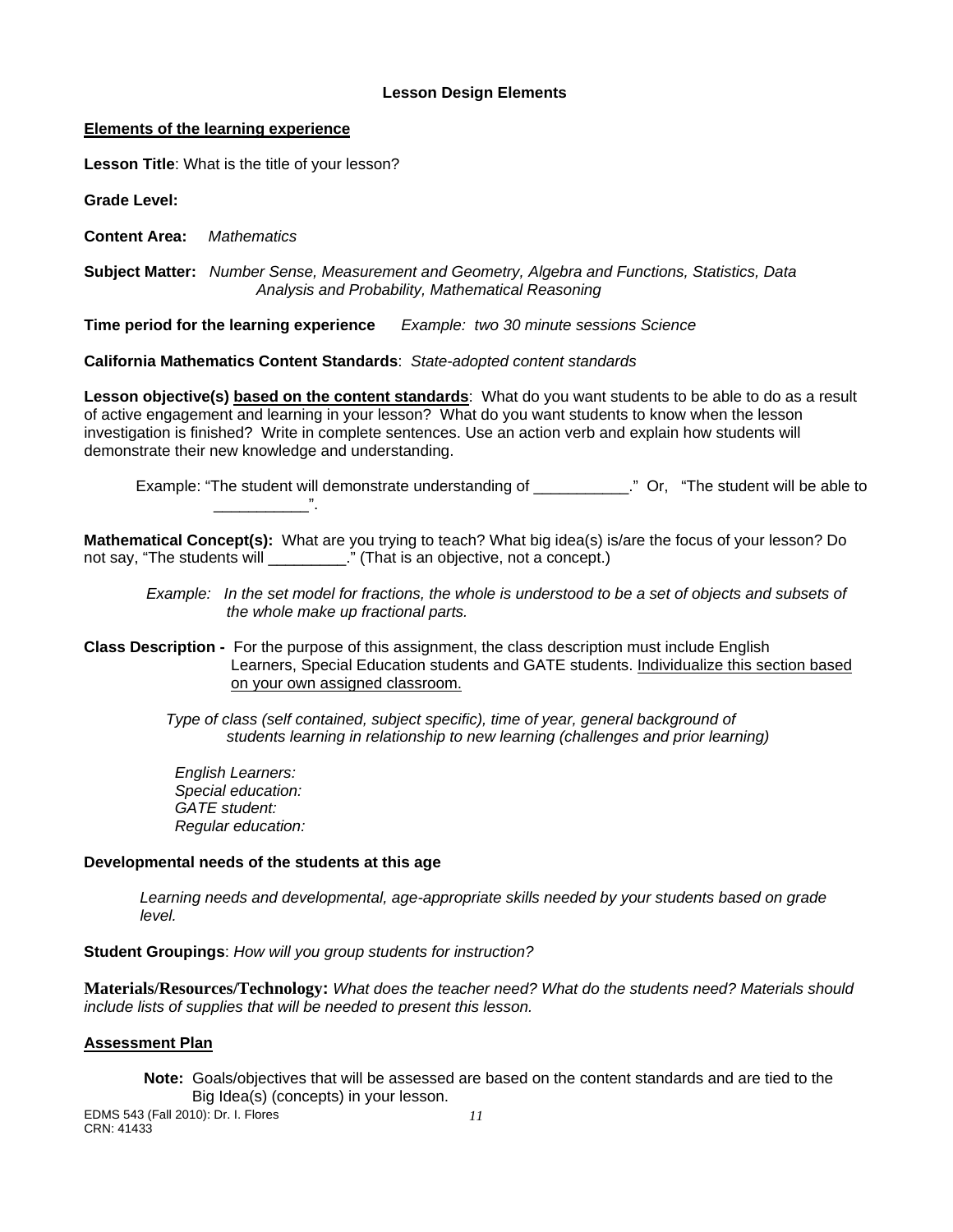*Types of assessment: Prior knowledge (pre assessment), Formative (progress monitoring), Summative (final product)*

 *Description and Purpose of each Assessment Type listed above* 

 *Feedback strategies: How students will be informed of specific successes and challenges?*

 *Description & Purpose of Differentiated/Adapted Assessment Methods for ONE of the following students:* 

- *English Learner*
- *Learner with Special Needs* 
	- *Learning Disability* 
		- *Physical Disability*
- *GATE Student/Advanced Learners/Accelerated Learner*

*How general assessment results will be used to inform instruction:* 

# **Criteria for Assessment**

What benchmark criteria will you use to grade the assessment? How will you know if a student has successfully completed the assessment and accomplished the learning goals? What will they do to show you they have succeeded?

**NOTE:** Criteria are based on the science content standards and the learning goals/objectives in your lesson.

**Lesson Activities**: Address the subject matter lesson objectives (tied to math content standards and developmental needs of the students described.

| <b>Instructional Strategies-</b>                                                    | <b>Student Activities -</b>                                                                         |
|-------------------------------------------------------------------------------------|-----------------------------------------------------------------------------------------------------|
| What the teacher does during the instruction.                                       | What the students do during the lesson and<br>independent practice.                                 |
| Opening the Lesson/ INTO = Before                                                   |                                                                                                     |
| Anticipatory Set - How will you motivate and focus                                  | What will the students do?                                                                          |
| students? What prior knowledge do students need?                                    |                                                                                                     |
| Process/Steps of Instruction/ THROUGH = During                                      | For each of the steps of instruction (what the teacher<br>does), describe what the students will do |
| How will you describe and model skills/tasks?<br>1.                                 |                                                                                                     |
| How will you explain the mathematical concept(s)?<br>2.                             |                                                                                                     |
| How will teach to the objective(s)?<br>3.                                           |                                                                                                     |
| How will you actively involve all students?<br>4.                                   |                                                                                                     |
| How will you structure opportunities for the<br>5.                                  |                                                                                                     |
| students to practice in class with support?                                         |                                                                                                     |
| How will you check for students' understanding?<br>6.<br>7.                         |                                                                                                     |
| How will you structure opportunities for the<br>students to practice independently? |                                                                                                     |
| How will you ensure that the independent practice<br>8.                             |                                                                                                     |
| is at the appropriate level of difficulty for the                                   |                                                                                                     |
| various students?                                                                   |                                                                                                     |
| Closure: How will you have students summarize<br>9.                                 |                                                                                                     |
| their learning?                                                                     |                                                                                                     |
| 10. How will you assess that students have met the<br>learning objectives?          |                                                                                                     |
| 11. What will your interventions consist of if the                                  |                                                                                                     |
| learning objectives are not being met?                                              |                                                                                                     |
|                                                                                     |                                                                                                     |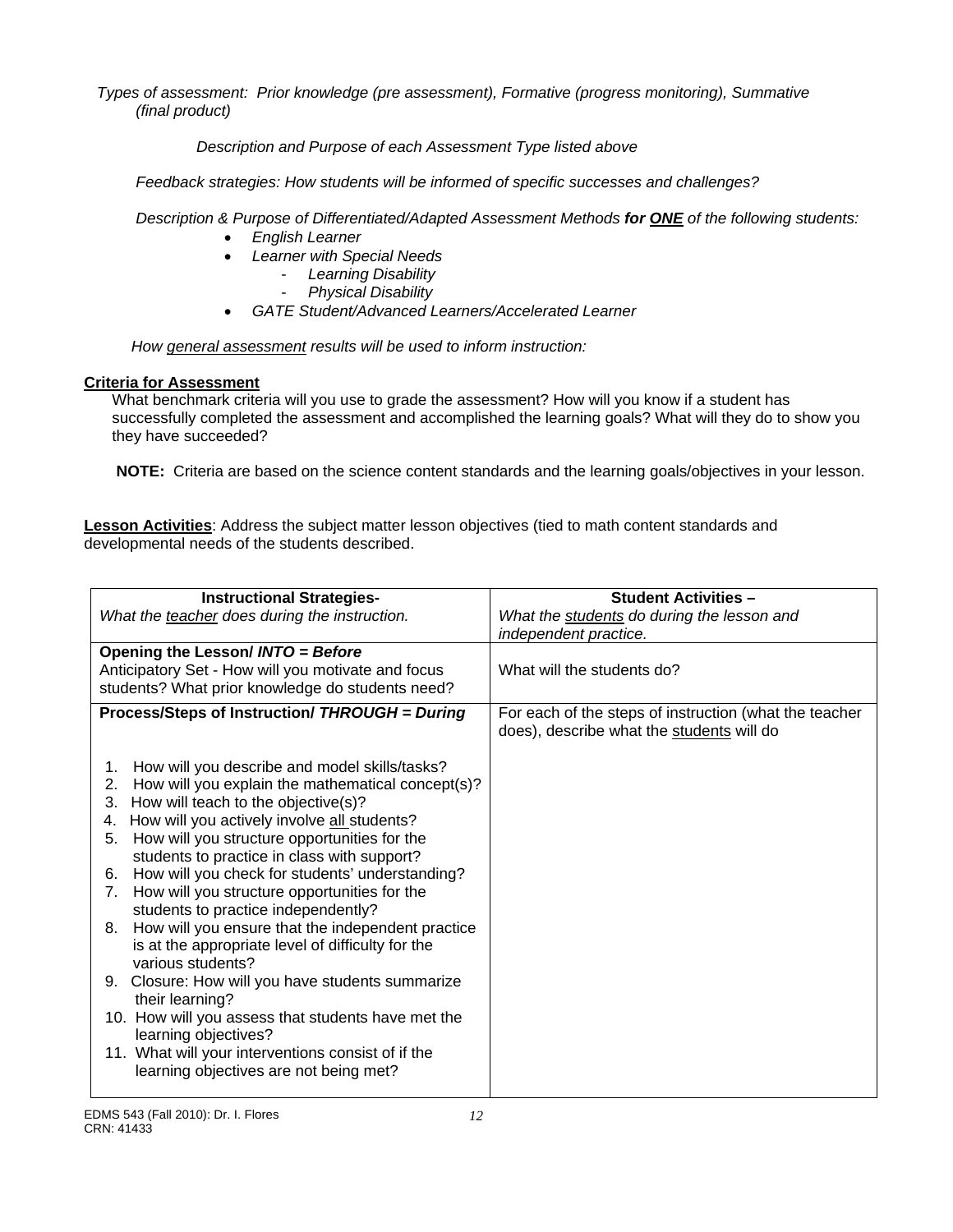# **After the Lesson /***BEYOND = After*

**Transfer:** How will you structure opportunities for What will the students do? students to continue learning/practice and transfer learning after the lesson?

## **Description & Purpose of Differentiated/Adapted Instructional Methods for ONE of the following students:**

- *English Learner*
- *Learner with Special Needs*
	- *Learning Disability*
	- *Physical Disability*
- *GATE Student/Advanced Learners/Accelerated Learner*

#### **Rationale for Instructional Strategies:**

Why are the instructional strategies, student activities and resources appropriate for this class, (based on content and student development)?

#### **Note: A Mathematics Resources List as indicated in this syllabus will be turned in as a separate document.**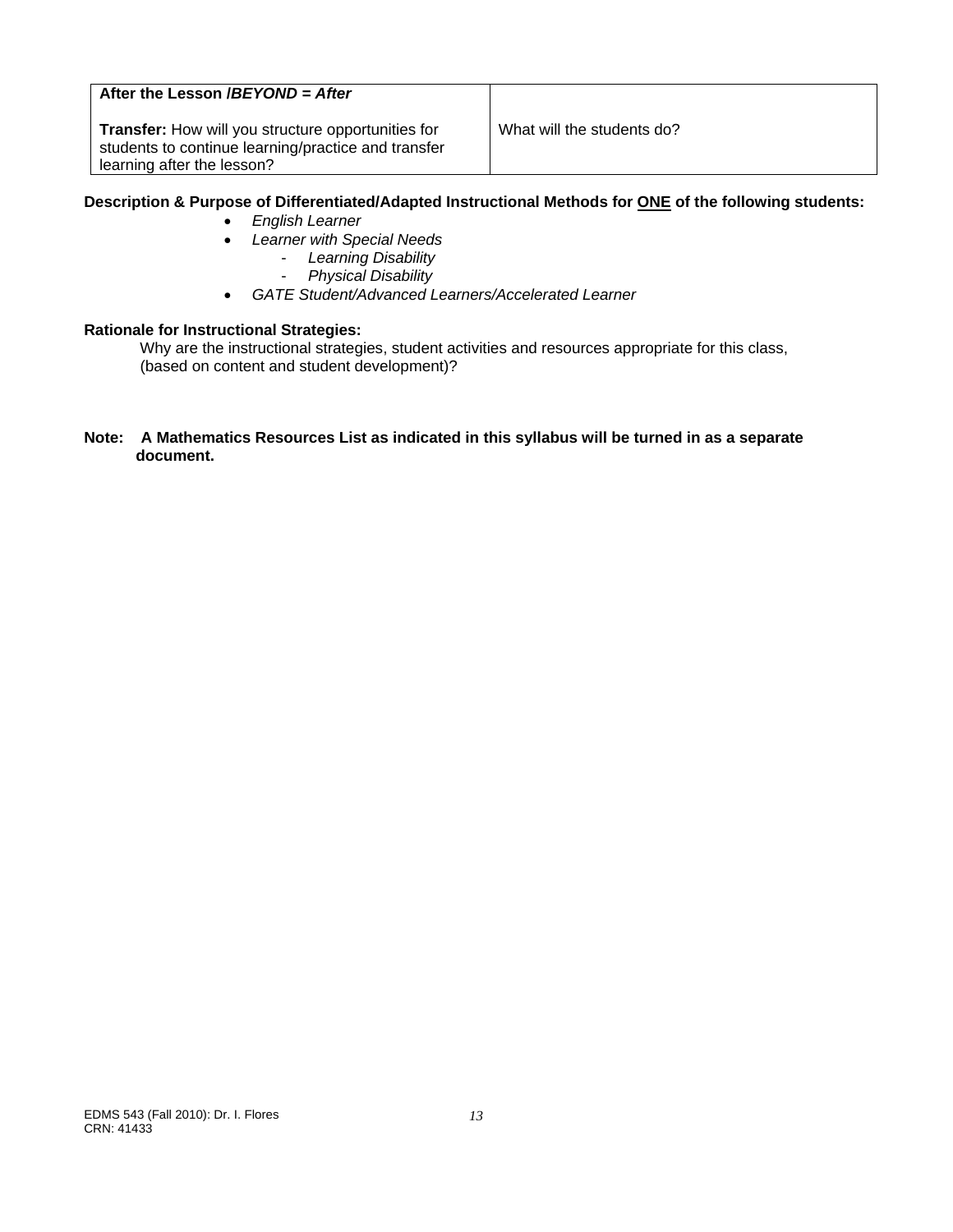**Tentative\* Course Schedule: Fall 2010** 

| <b>DATE</b> | EDMS 543 COURSE TOPICS & ASSIGNMENTS (M)                                                                                                   | <b>READINGS (Text and Other Sources)</b>                             |  |  |
|-------------|--------------------------------------------------------------------------------------------------------------------------------------------|----------------------------------------------------------------------|--|--|
| 8/30/10     | Introduction to Mathematics Education                                                                                                      | 1- Teaching Mathematics in the Era of the                            |  |  |
|             | What doe it mean to "do mathematics"? (Big picture)                                                                                        | <b>NCTM</b> Standards                                                |  |  |
|             | Characteristics of Effective Classrooms: Overview of Instructional Practices                                                               | 2 - Exploring What It Means to Know and Do                           |  |  |
|             | Developing understanding-How do kids learn?                                                                                                | Mathematics                                                          |  |  |
|             | Problem solving in the mathematics classroom                                                                                               | 3 - Teaching Through Problem Solving                                 |  |  |
|             | <b>Overview of Mathematics Content Standards for CA Public Schools</b>                                                                     |                                                                      |  |  |
| 9/13/10     | <b>Lesson Planning</b>                                                                                                                     | 4 - Planning in the Problem- Based Classroom                         |  |  |
|             | - Conceptual vs. procedural knowledge                                                                                                      |                                                                      |  |  |
|             | - Introduction to Cognitively Guided Instruction (CGI)                                                                                     |                                                                      |  |  |
|             | - Assessment – Connecting instruction to assessment                                                                                        | 5 - Building Assessment into Instruction                             |  |  |
| ***         | <b>Student Math Interviews</b>                                                                                                             |                                                                      |  |  |
|             | <b>Group presentations of assigned standards</b>                                                                                           |                                                                      |  |  |
| 9/20/10     | Special Populations: Creating Inclusive Mathematics Classrooms                                                                             | 6 - Teaching Mathematics Equitably to                                |  |  |
|             |                                                                                                                                            | All Children<br>Journal article on math & special needs              |  |  |
|             | Article summary/critique on Math and Special Populations due<br>Number Sense I: What it means and how we can help children develop it.     | 8 - Developing Early Number Concepts                                 |  |  |
|             | PRACTICE INTERVIEW DUE                                                                                                                     | and Number Sense                                                     |  |  |
| 9/27/10     | Number Sense II:                                                                                                                           | 9 - Developing Meanings for the Operations                           |  |  |
|             | Classification of word problems for addition, subtraction, multiplication,                                                                 |                                                                      |  |  |
|             | and division.                                                                                                                              |                                                                      |  |  |
|             | Constructing efficient mental tools for fact mastery.                                                                                      | 10 - Helping Children Master the Basic Facts                         |  |  |
|             | <b>Number Sense III:</b>                                                                                                                   |                                                                      |  |  |
|             | How do we promote understanding of place value?                                                                                            | 11 - Developing Whole-Number Place-Value                             |  |  |
|             | <b>Place Value Interview due</b><br><b>Place Value Learning Activities</b>                                                                 | Concepts                                                             |  |  |
| 10/04/10    | Number Sense IV:                                                                                                                           | 12 - Developing Strategies for Whole Number                          |  |  |
|             | Developing flexible methods of computation/mental strategies/estimation.                                                                   | Computation                                                          |  |  |
|             | Error Patterns in Computation                                                                                                              |                                                                      |  |  |
| $***1$      | Add/Subtraction OR Multiplication/Division classroom presentation                                                                          |                                                                      |  |  |
|             | (Number Sense)                                                                                                                             |                                                                      |  |  |
|             | Addition/Subtraction OR Multiplication/Division interview due (turn in                                                                     |                                                                      |  |  |
|             | <b>Add/Sub &amp; Multip/Div Learning Activities</b><br>only one interview)                                                                 | 14 - Algebraic Thinking: Generalizations,                            |  |  |
|             | Algebraic Reasoning and Functions - Exploring patterns, variables, and                                                                     | Patterns, and Functions                                              |  |  |
| $***2$      | equations.<br>Algebra classroom presentation                                                                                               | 23 – Developing Concepts of Exponents,<br>Integers, and Real Numbers |  |  |
|             | Algebra interview due<br><b>Algebra Learning Activities</b>                                                                                |                                                                      |  |  |
| 10/11/10    | Fractions I:                                                                                                                               | 15 - Developing Fraction Concepts                                    |  |  |
|             | Constructing understanding of fractions; fraction computation                                                                              | 16 - Developing Strategies for Fraction                              |  |  |
| $***3$      | Fraction classroom presentation #1 (grades K-4 lesson choice)                                                                              | Computation                                                          |  |  |
|             | <b>Fractions interview due</b><br><b>Fractions Learning Activities (K-4)</b>                                                               |                                                                      |  |  |
|             |                                                                                                                                            | 17 – Developing Concepts of Decimals and                             |  |  |
|             | <b>Fractions II:</b><br><b>Fractions Learning Activities (5-8)</b>                                                                         | Percents                                                             |  |  |
| ***4        | Fraction classroom presentation #2 (grades 5-8 lesson choice)                                                                              | 18 - Proportional Reasoning                                          |  |  |
| 10/18/10    | Measurement - Customary and metric system                                                                                                  | 19 - Developing Measurement Concepts                                 |  |  |
| $***5$      | <b>Measurement classroom presentation</b>                                                                                                  |                                                                      |  |  |
|             | <b>Measurement interview due</b><br><b>Measurement Learning Activities</b>                                                                 |                                                                      |  |  |
|             | Geometry – Developing geometric reasoning and spatial sense                                                                                | 20 - Geometric Thinking and Geometric                                |  |  |
| $***6$      | <b>Geometry classroom presentation</b>                                                                                                     | Concepts                                                             |  |  |
|             | <b>Geometry interview due</b><br><b>Geometry Learning Activities</b><br>Probability & Data Analysis - Developing meaningful experiences in |                                                                      |  |  |
| 10/25/10    |                                                                                                                                            | 21 - Developing Concepts of Data Analysis                            |  |  |
|             | gathering and displaying statistical data.<br>Exploring concepts of chance, simple and independent events.                                 | 22 – Exploring Concepts of Probability                               |  |  |
| $***7$      | Probability & Data Analysis classroom presentation                                                                                         |                                                                      |  |  |
|             | Probability & Data Analysis interview due                                                                                                  |                                                                      |  |  |
|             | <b>Probability Learning Activities</b>                                                                                                     |                                                                      |  |  |
|             | Assessment - This competency will be infused throughout the course. Use                                                                    | 5 - Building Assessment into Instruction                             |  |  |
|             | this chapter as one reference for planning instruction.                                                                                    |                                                                      |  |  |
|             | Technology - This competency will be infused throughout the course. Use                                                                    | 7 - Using Technology to Teach Mathematics                            |  |  |
|             | this chapter as an ongoing reference.                                                                                                      |                                                                      |  |  |
|             | * NOTE: While this syllabus is carefully planned, it may be modified or adjusted at any time in response to the learning needs             |                                                                      |  |  |

 **of the class.** 

EDMS 543 (Fall 2010): Dr. I. Flores *14*  CRN: 41433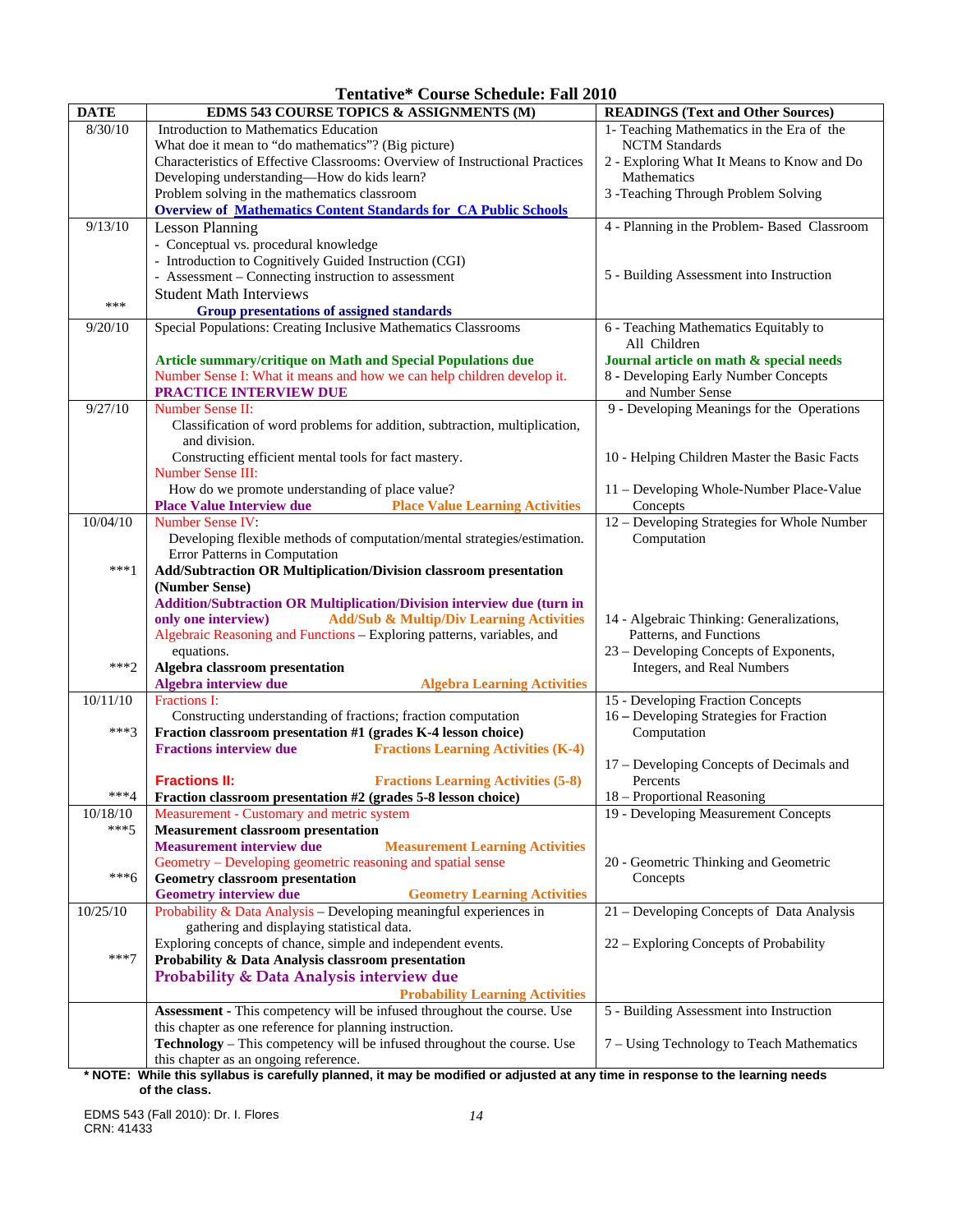# **PROBLEM-BASED THREE-PART LESSON INSTRUCTIONAL MODEL**

Problem-centered teaching opens the mathematics classroom to exploring, conjecturing, reasoning, and communication. This model is very different from the "transmission" model in which teachers tell students facts and demonstrate procedures and then students memorize the facts and practice the procedures. This model looks at instruction in three phases: launching, explore, and summary.

## **Launch**

In the first phase, the teacher launches the problem with the whole class. This involves helping students understand the problem setting, the mathematical context, and the challenge. The following questions can help the teacher prepare for the launch:

- . What are students expected to do?
- What do the students need to know to understand the context of story and the challenge of the problem?
- What difficulties can I foresee for students?
- How can I keep from giving away too much of the problem?

The launch phase is also the time when the teacher introduces new ideas, clarifies definitions, reviews old concepts, and connects the problem to past experiences of the student. It is critical that, while giving students a clear picture of what is expected, the teacher leaves the potential of the task intact. He or she must be careful not to tell too much and lower the challenge of the task to something routine or to cut off the rich array of strategies that may evolve from an open launch of the problem.

## **Explore**

In the explore phase, students work individually, in pairs, in small groups, or occasionally as a whole class to solve the problem. As they work, they gather data, share ideas, look for patterns, make conjectures, and develop problem-solving strategies. It is inevitable that students will exhibit variation in their progress. The teacher's role during this phase is to move about the classroom, to observe individual performance, and to select specific student work samples to be shared during the summary phase. The teacher helps students persevere in their work and differentiate their work by asking appropriate questions and providing confirmation and redirection where needed. For students who are interested in and capable of deeper investigation, the teacher may provide additional challenges related to the problem. Although it is imperative that all students be given enough time and opportunity to thoroughly work on the problem, it is not always necessary for every student to finish the problem at this time.